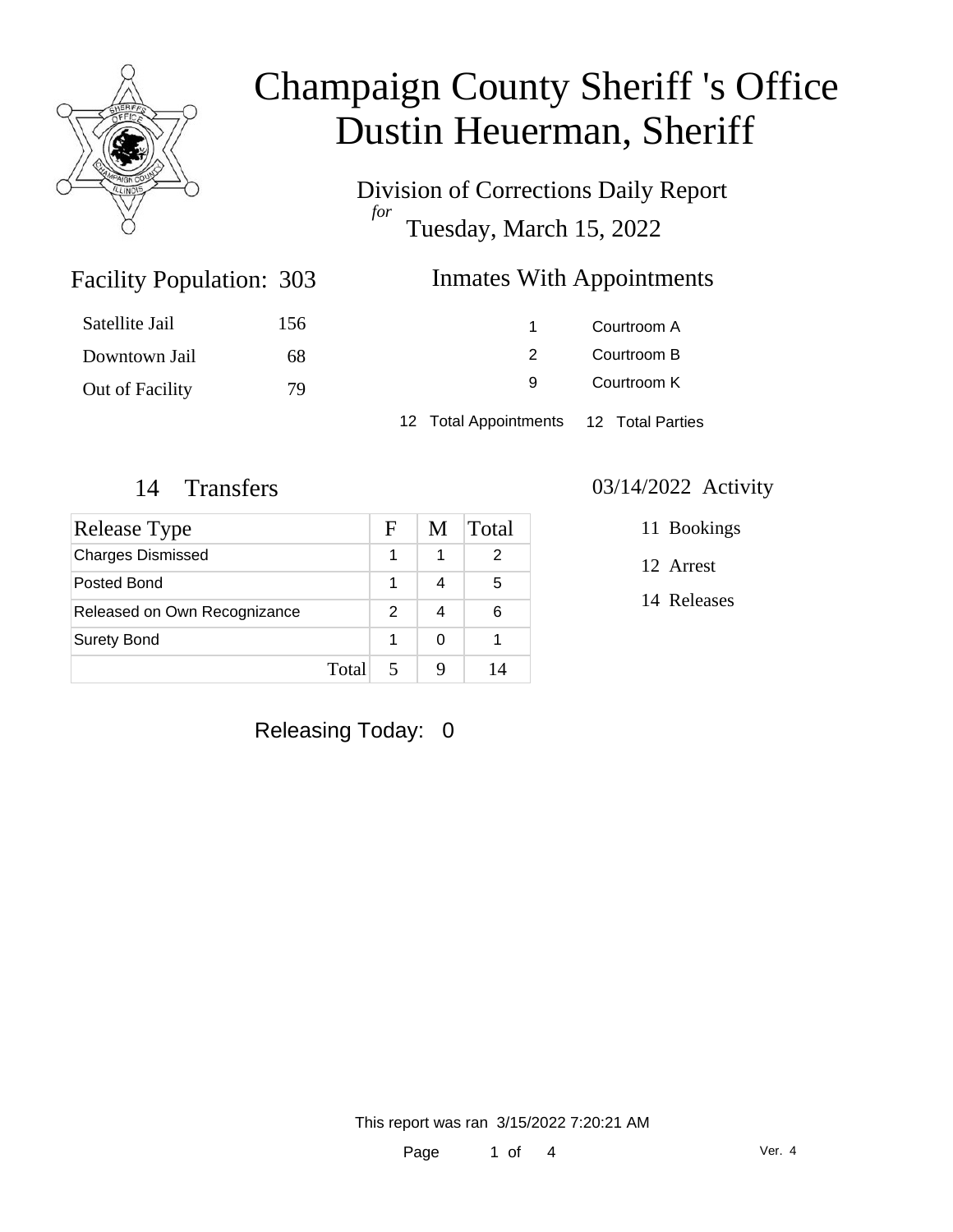

Division of Corrections Daily Report *for* Tuesday, March 15, 2022

#### Custody Status Count

- Electronic Home Dentention 10
	- Felony Arraignment 8
	- Felony Pre-Sentence 7
		- Felony Pre-Trial 221
	- Felony Pre-Trial DUI 4
	- Felony Sentenced CCSO 5
	- Felony Sentenced IDOC 33
		- Hold Other 2
	- Misdemeanor Arraignment 4
		- Misdemeanor Pre-Trial 3
- Misdemeanor Sentenced CCSO 1
	- Petition to Revoke 1
	- Remanded to DHS 4
		- Total 303

This report was ran 3/15/2022 7:20:21 AM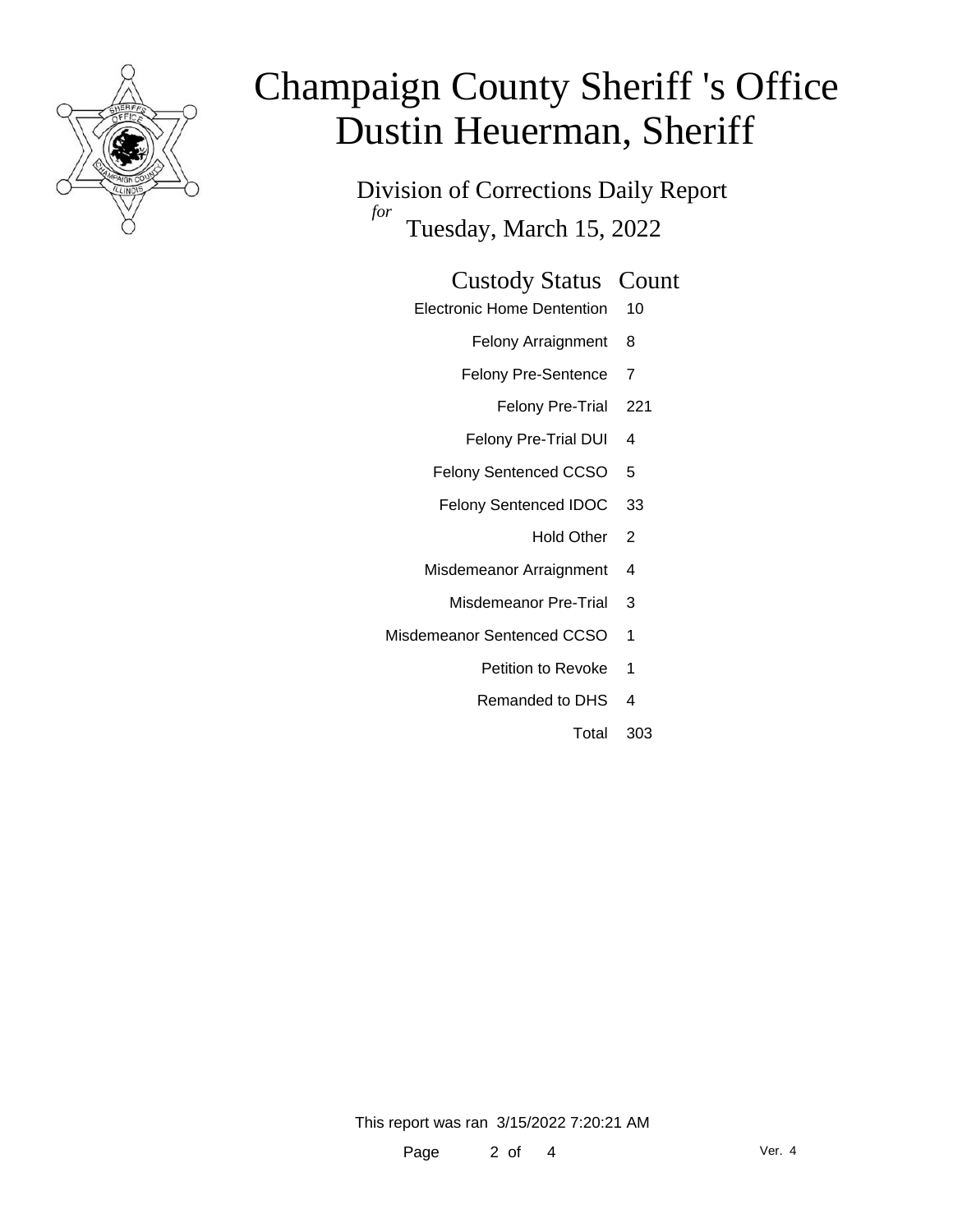

Division of Corrections Daily Report *for* Tuesday, March 15, 2022

### Inmates With Appointments

| <b>Jailing Party Name</b>       | Location    | Number of Records / Node |
|---------------------------------|-------------|--------------------------|
| ABBED, TAREK HEDAIR             | Courtroom K | 1 / Satellite Jail       |
| <b>BEASLEY, TROY ALLAN</b>      | Courtroom A | 1 / Satellite Jail       |
| <b>BRITT, ISAIAH ANTONIO</b>    | Courtroom K | 1 / Satellite Jail       |
| <b>BROACH, CAREU</b>            | Courtroom K | 1 / Satellite Jail       |
| DAVIS, UNIQUE JANEA             | Courtroom K | 1 / Satellite Jail       |
| HILL, JAMES WILLIE              | Courtroom K | 1 / Satellite Jail       |
| MITCHELL, IVON DWAYNE           | Courtroom K | 1 / Satellite Jail       |
| PICKENS, DANTE DEVON            | Courtroom B | 1 / Satellite Jail       |
| SWIEBOCKI, JESSICA ANNAMARIE    | Courtroom K | 1 / Satellite Jail       |
| <b>VENSON, DARICE LAMONT</b>    | Courtroom K | 1 / Satellite Jail       |
| <b>WILLIAMS, EDDIE SIM</b>      | Courtroom K | 1 / Satellite Jail       |
| <b>WILLIAMS, JAVONTAE DEMAR</b> | Courtroom B | 1 / Out of Facility      |

### **Transfers**

| ANDERSON, ISAAC LEE          |
|------------------------------|
| CAMPBELL, ELIZABETH TAEHEE   |
| CARTER, JAMAL ANTONIO        |
| DOVE. JASON ALLEN            |
| <b>FARMER, KAMERON TODD</b>  |
| GILLIAM, ELIZABETH MAGGIE    |
| <b>HOWARD, BRION LIN</b>     |
| <b>JAMES, DERISE ANTONIA</b> |
| KIZER, DETRIOUS TRIVALE      |
| <b>OWENS, MARKIS</b>         |
| PICKENS, JOSEPH PARNELL      |
| STREET. JASON BARTHOLMEW     |
|                              |

| ANDERSON, ISAAC LEE        | Released on Own Recognizance | Satellite Jail |
|----------------------------|------------------------------|----------------|
| CAMPBELL, ELIZABETH TAEHEE | Released on Own Recognizance | Satellite Jail |
| CARTER, JAMAL ANTONIO      | Released on Own Recognizance | Satellite Jail |
| DOVE, JASON ALLEN          | Posted Bond                  | Satellite Jail |
| FARMER, KAMERON TODD       | <b>Charges Dismissed</b>     | Satellite Jail |
| GILLIAM, ELIZABETH MAGGIE  | Posted Bond                  | Satellite Jail |
| HOWARD, BRION LIN          | Posted Bond                  | Satellite Jail |
| JAMES, DERISE ANTONIA      | Released on Own Recognizance | Satellite Jail |
| KIZER, DETRIOUS TRIVALE    | Posted Bond                  | Satellite Jail |
| OWENS, MARKIS              | Released on Own Recognizance | Satellite Jail |
| PICKENS, JOSEPH PARNELL    | Posted Bond                  | Downtown Jail  |
| STREET, JASON BARTHOLMEW   | Released on Own Recognizance | Satellite Jail |